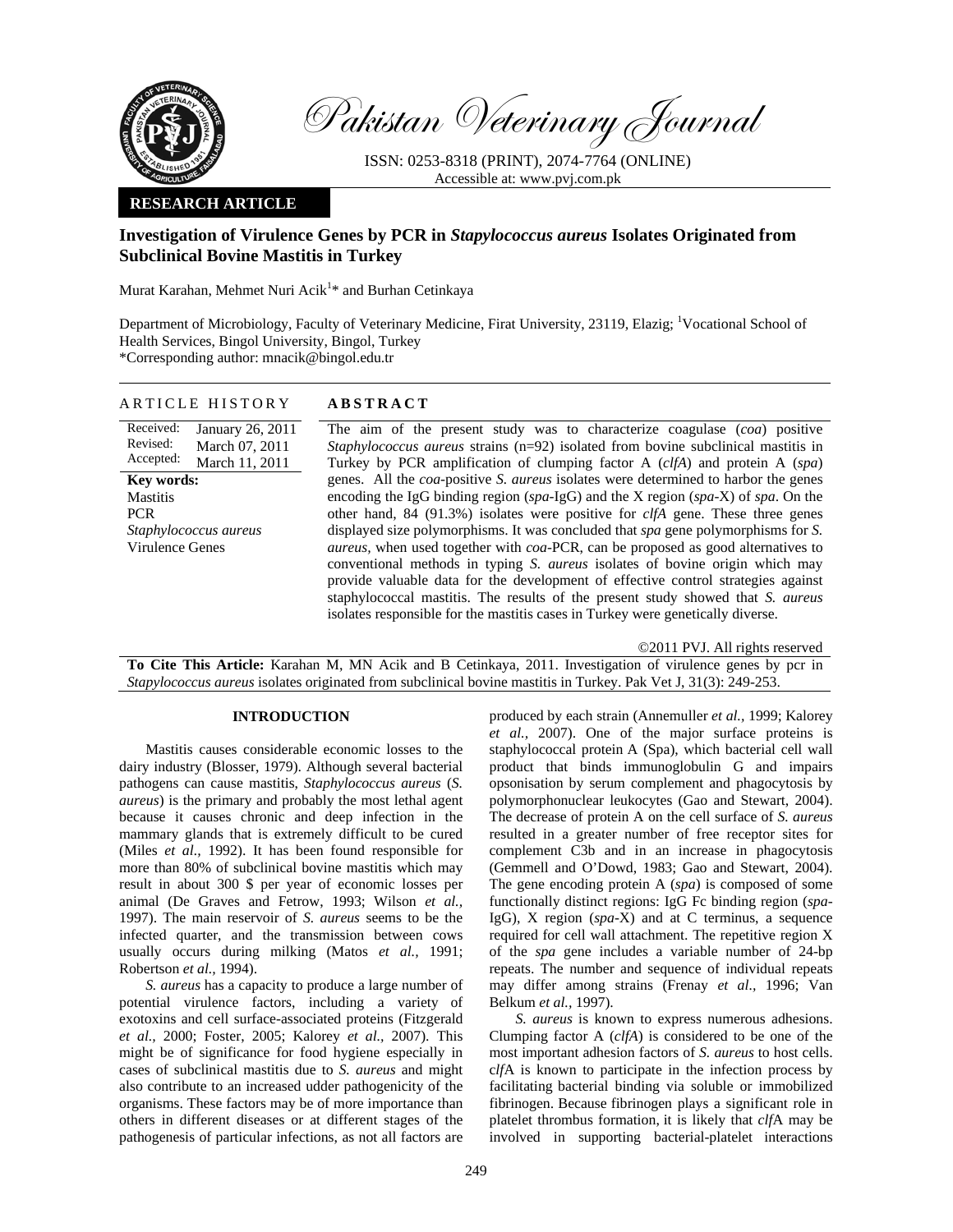(Mcdevitt *et al.,* 1994). This factor has been shown to inhibit phagocytosis in the absence of fibrinogen, and the inhibition was enhanced in the presence of fibrinogen. The ability of *Clf*A to inhibit phagocytosis by human PMNL may explain its importance in *S. aureus* virulence in a variety of animal models of infection (Higgins *et al.,* 2006).

At present little is known about the occurrence of these virulence genes among *S. aureus* isolates from cattle with bovine mastitis in Turkey. The aim of the present study was to characterize *coa*- positive *S. aureus* strains isolated from bovine subclinical mastitis in Turkey by Polymerase Chain Reaction (PCR) amplification of *clfA* and protein A (*spa*-IgG and *spa*-X) genes.

# **MATERIALS AND METHODS**

#### **Bacterial isolates and DNA extraction**

A total of 92 *coa*-positive *S. aureus* strains obtained from milk samples of 400 cows with subclinical mastitis which were collected from 50 small family farms (with the capacity of 5 to 10 cows) in Elazig and neighboring towns located in the east of Turkey between March 2002 and April 2003 were analyzed in this study (Karahan and Çetinkaya, 2007). Initially, the isolates were subcultured on Tryptic Soy Agar (TSA, Difco). Bacterial DNA was extracted using the modified method of Montanaro *et al*. (1999). A few colonies from pure cultures were transferred into a microcentrifuge tube containing 45 µl distilled water. Five microlitres of lysostaphin (Sigma, 100 µg/ml) was added and the mixture was incubated at 37 º C for 20 min. Then, 5 µl of proteinase K (Sigma, 100 µg/ml) and 150 µl of 0.1 M Tris/HCl, pH 7.5, were added to the suspension, which was incubated for a further 20 min. Finally, the suspension was heated at 95 º C for 10 min to inactive proteinase K.

#### **PCR amplification of clumping factor (***clf***A) gene**

A pair of primers specific to *clfA* gene of *S. aureus* described previously by Stephan *et al*. (2001) was used in the PCR. The PCR was performed in a Techne TC-512 gradient thermalcycler (Techne, UK) in a total reaction volume of 50  $\mu$ l containing 5  $\mu$ l of 10 x PCR buffer (750 mM Tris-HCl, pH 8.8, 200 mM (NH<sub>4</sub>)<sub>2</sub>SO<sub>4</sub>, 0.1% Tween -20), 5 µl of 25 mM MgCl, 5 µl of 250 µM of each deoxynucleotide triphosphate, 0.25 µl of 1.25 U Taq DNA polymerase (MBI, Fermentas), 2.5 µl of 20 pmol of each primer, 5 µl of 25 ng of template DNA and 25 µl of sterile distilled water. Following the initial denaturing step at 94ºC for 1 min, a total of 35 cycles were performed; denaturing at 94ºC for 1 min, annealing at 57 ºC for 1 min and extension at 72ºC for 1 min. A last step of extension at 72ºC for 5 min was applied. A 100 bp DNA ladder (MBI Fermantes SM 321) was used as molecular weight marker to evaluate the size of bands. Reference *S. aureus* strains (ATCC25923-Department of Microbiology, Faculty of Veterinary Medicine, Firat University, Elazig) were included as positive controls and distilled water was used as negative control in all the assays. The amplified products were detected by ethidium bromide  $(0.5 \mu g/ml)$ staining after electrophoresis at 80 V for 2 h in 1.5% agarose gels.

### **PCR amplification of protein A (***spa***) gene.**

A pair of primers specific to IgG region of spa gene (*spa*-IgG) of *S. aureus* described previously by Seki *et al*. (1998) was used in the PCR. The PCR mixture was prepared as described above. Following the initial denaturing step at 94ºC for 5 min, a total of 30 cycles were performed; denaturing at 94ºC for 1 min, annealing at 58ºC for 1 min and extension at 72ºC for 1 min. A last step of extension at 72ºC for 5 min was applied.

A pair of primers specific to X region of *spa* gene (*spa*-X) of *S. aureus* described previously by Frenay *et al*. (1994) was used in the PCR. The PCR mixture was prepared as described above. Following the initial denaturing step at 94ºC for 5 min, a total of 30 cycles were performed; denaturing at 94ºC for 1 min, annealing at 60ºC for 1 min and extension at 72ºC for 1 min. A last step of extension at 72ºC for 5 min was applied.

### **RESULTS**

It was determined that 91.3% (84/92) of *coa* positive *S. aureus* isolates of bovine subclinical mastitis origin carried *clfA* gene. Sixty-eight (81.0%) of the isolates which were positive in terms of *clfA* gene was determined to form amplicons at the molecular length of approximately 1000 bp, whereas the remaining 16 isolates (19.0%) produced amplicons at the size of approximately 900 bp (Fig. 1).

Also, two different domains *spa* gene which is regarded as significant as *coa* for *S. aureus* were examined in the present study and all the isolates were determined to carry both the domains. In the PCR amplification of *spa*-IgG, most of the isolates (n=67, 72.8%) produced amplicons at the molecular length of approximately 920 bp, while the remaining 25 isolates (27.2%) formed bands at the size of approximately 750 bp (Fig. 2).

PCR products at the molecular lengths of approximately 110, 140, 170, 190, 220, 240, 270, 290 and 320 bp with 3, 4, 5, 6, 7, 8, 9, 10 and 11 repeat units were obtained in the PCR amplification of *spa*-X in the present study (Fig. 3). The isolates forming products with 10 repeat units at the size of 290 bp were determined as predominant (n=18, 19.6%). On the other hand, eight, six, five and three repeat units at the molecular lengths of 240, 190, 170 and 110 bp, respectively, were obtained from less than 10 isolates (Table 1).

**Table 1:** PCR amplification results of X domain of *spa* gene in *coa*-positive *S. aureus* isolates of bovine subclinical mastitis origin in eastern Turkey.

| . הי         |                |              |
|--------------|----------------|--------------|
| Number of    | Size of the    | Repeat units |
| Isolates (%) | amplicons (bp) |              |
| 18(19.6)     | 290            | 10           |
| 17(18.4)     | 140            | 4            |
| 16(17.4)     | 320            | Н            |
| 14(15.2)     | 270            | 9            |
| 12(13.0)     | 220            |              |
| 8(8.7)       | 240            | 8            |
| 3(3.3)       | 190            | 6            |
| 3(3.3)       | 170            | 5            |
|              | 110            | ٦            |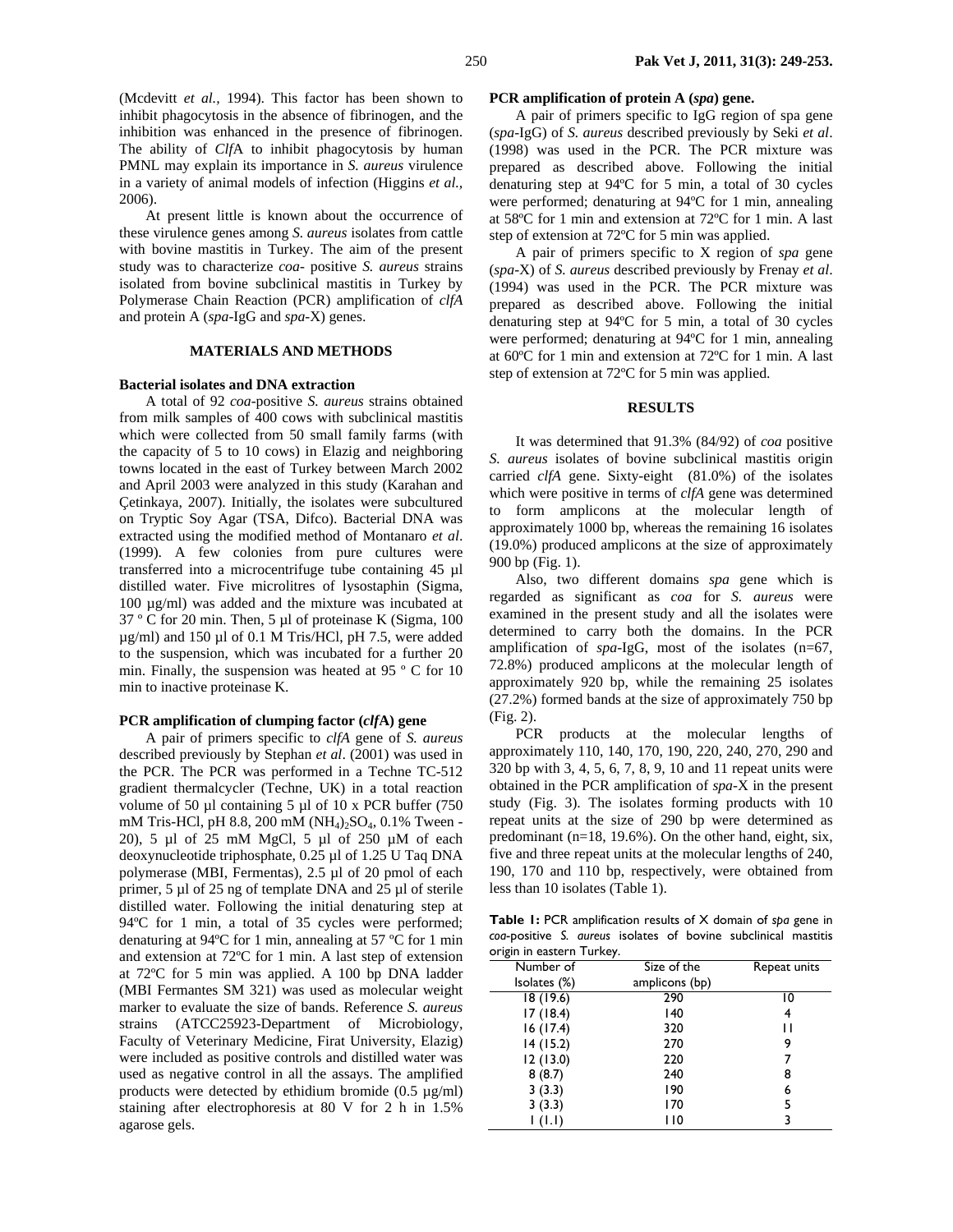

**Fig. 1:** Ethidium bromide-stained agarose gel electrophoresis of *clf*A PCR results in *coa*-positive *S. aureus* isolates. M: 100 bp DNA Ladder (Fermentas, SM 0321), 1-5: field isolates forming bands at the size of 900 bp; 6-10: field isolates forming bands at the size of 1000 bp.



**Fig. 2:** Ethidium bromide-stained agarose gel electrophoresis of *spa*- IgG PCR results in *coa*-positive *S. aureus* isolates. M: 100 bp DNA Ladder (Fermentas, SM 0321), 1-5: field isolates forming bands at the size of 750 bp; 6-10: field isolates forming bands at the size of 920 bp.



**Fig. 3:** Ethidium bromide-stained agarose gel electrophoresis of *spa*-X PCR results in *coa*-positive *S. aureus* isolates. M: 100 bp DNA Ladder (Fermentas, SM 0241), 1: 110 bp; 2:140 bp, 3: 170 bp 4: 190 bp 5: 220 bp, 6: 240 bp, 7: 270 bp, 8: 290 bp, 9: 320 bp.

# **DISCUSSION**

Although most of the *coa* positive *S. aureus* isolates were determined to carry *clfA* gene, eight isolates were negative for this gene in the present study. A great majority of the previous studies reported the presence of 100% positive correlation between *clfA* and *coa* genes in the bovine *S. aureus* isolates (Akineden *et al.,* 2001; Stephan *et al.,* 2001; Salasia *et al.,* 2004; Reinoso *et al.,* 2008). However, epidemic *clfA* negative isolates of human origin has been noted (Schwarzkopf *et al.,* 1993). A study

conducted by Yavuz and Esendal (2002) suggested that determining clumping factor in phenotypic terms was an indispensable test for the discrimination of *Staphylococcus* species. However, it should not be ignored that many isolates were found positive in terms of coagulase, which were, on the other hand, found negative in terms of phenotypic clumping factor (Yavuz and Esendal, 2002). Hence, determining *clfA* gene was considered to be a useful method in order to avoid possible false identification results in phenotypic tests. Amplicons at two different molecular sizes were obtained in the PCR analysis of the isolates for *clfA* gene in this study. Stephan *et al*. (2001) and Salasia *et al*. (2004) obtained only one amplicon at 1000 bp molecular length from all of the isolates they examined and they did not report any polymorphism for this gene domain. However, Akineden *et al*. (2001) and Reinoso *et al*. (2008) reported amplicons at 900-950 bp molecular length in fewer isolates as well as amplicons at 1000 bp in most of the isolates they examined. Even though sequence variances were reported in previous studies, there is still insufficient knowledge related to the polymorphism in this gene.

In the PCR amplification of *spa*-IgG, two different amplification products were determined with the one at the size of 920 bp being the most common. Likewise, in previous studies, it was reported that the isolates with the PCR product at the size of 920 bp were predominant (Stephan *et al.,* 2001; Salasia *et al.,* 2004). On the other hand, Reinoso *et al*. (2008) reported that while the isolates originating from cattle mastitis produced amplicons at 920 bp, human isolates formed PCR products at the size of 750 bp. When the results of this and previous studies are evaluated together, it can be stated that there is a relationship between *S. aureus* isolates of bovine and human origin. This situation may stem from a contamination of milking workers during the milking process. Seki *et al*. (1998) reported that the isolates forming amplicons at the size of 920 bp had five repeat units, whereas amplification products at the size of 750 bp had four repeat units. Because IgG binding region of *spa*  is comprised of 170 bp domains, one IgG domain was considered to be missing in the isolates forming amplicons at the molecular length of 750 bp in this study.

S*pa*-X has been regarded as an appropriate target gene domain for determining the differences between *S. aureus* isolates in a short time (Frenay *et al*., 1996; Annemuller *et al*., 1999; Lange *et al*., 1999; Reinoso *et al*., 2008). PCR products at nine different molecular size with various repeat units were noted in the PCR amplification of *spa*-X with 10 repeat units at the size of 290 bp being the most common in the present study. The number of repeat units may reveal the associations between the isolates of different origins or different geographical locations. Frenay *et al*. (1994) reported an association between the potential distribution of *S. aureus*  and the number of repeat units. They defined the isolates with more than seven repeat units as epidemic isolates and with seven or fewer repeat units as non-epidemic isolates. The present study revealed that field isolates with more than seven repeat units were more prevalent in eastern Turkey with 56 (60.9%) of the 92 cattle mastitis isolates. Similar results were reported by other researchers from Turkey as well (Kuzma *et al*., 2005). The finding that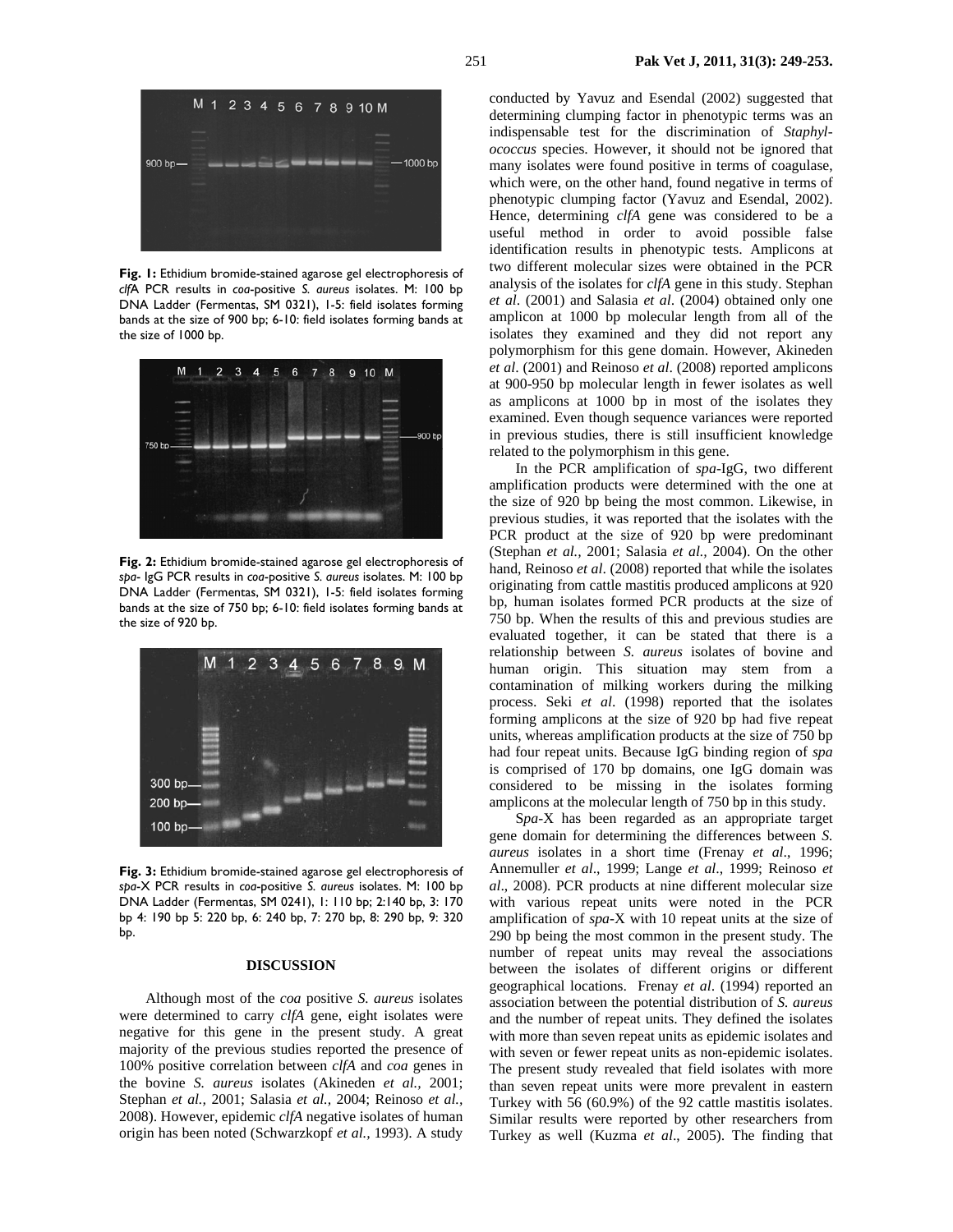eight isolates which were negative for *clfA* but positive for S*pa* may also bring into mind the possibility of deletion in the *clfA* gene in some isolates those differed from most of the isolates.

General comparison of the virulence genes examined in this study showed that the isolates forming approximately 900 bp amplicons for *clfA* gene was observed to produce amplicons at the size of 750 bp for IgG domain and at the size of 140 bp with four repeat units for X domain of *spa* gene, while they produced an amplicon at the size of 950 bp with the exception of only one isolate in the *coa-*PCR (Karahan and Çetinkaya, 2007). This finding may be significant to enlighten the reasons of polymorphism in *clfA* gene, which yet to be explained, in future studies.

In conclusion, C*lf*A, *spa*-IgG and *spa*-X, which are important virulence genes, were observed to be present in *coa*-positive *S. aureus* isolates obtained from dairy cows with subclinical mastitis in eastern Turkey. The PCR amplification results of X domain of *spa* gene indicated that it can be proposed as an alternative method to *coa-*PCR in order to gain detailed information about the distribution of Stapylococcal isolates.

# **Acknowledgement**

This work was funded by the Scientific and Technical Research Council of Turkey (TUBITAK, Project TOVAG -1040404).

# **REFERENCES**

- Akineden O, C Annemuller, AA Hassan, C Lammler, W Wolter and M Zschock, 2001. Toxin genes and other characteristics of *Staphylococcus aureus* isolates from milk of cows with mastitis. Clin Diagn Lab Immunol, 8: 959-964.
- Annemuller C, C Lammler and M Zschock, 1999. Genotyping of *Staphylococcus aureus* isolated from bovine mastitis. Vet Microbiol, 69: 217-224.
- Blosser TH, 1979. Economic losses from and the national research program on mastitis in the United States. J Dairy Sci, 62: 119-127.
- De Graves FJ and J Fetrow, 1993. Economics of mastitis and mastitis control. Vet Clin North Am Food Anim Pract, 9: 421-434.
- Fitzgerald JR, PJ Hartigan, WJ Meaney and CJ Smyth, 2000. Molecular population and virulence factor analysis of *Staphylococcus aureus* from bovine intramammary infection. J Appl Microbiol, 88: 1028- 1037.
- Foster TJ, 2005. Immune evasion by staphylococci. Nat Rev Microbiol, 3: 948-958.
- Frenay HM, JP Theelen, LM Schoulds, CM Vandenbroucke-Grauls, J Verhoef, WJ Van Leeuwenand FR Mooi, 1994. Discrimination of epidemic and nonepidemic methicillin-resistant *Staphylococcus aureus* strains on the basis of protein A gene polymorphism*.* J Clin Microbiol, 32: 846-847.
- Frenay HM, AE Bunschoten, LM Schoulds, WJ Van Leeuwen, CM Vandenbroucke-Grauls, J Verhoef and FR Mooi, 1996. Molecular Typing of Methicillin-Resistant *Staphylococcus aureus* on the Basis of Protein A Gene Polymorphism. Eur J Clin Microbiol

Infect Dis, 15: 60-64.

- Gao J and GC Stewart, 2004. Regulatory elements of the *Staphylococcus aureus* protein A (*Spa*) promoter. J Bacteriol, 186: 3738-3748.
- Gemmell CG and A O'Dowd, 1983. Regulation of protein A biosynthesis in *Staphylococcus aureus* by certain antibiotics: Its effect on phagocytosis by leukocytes. J Antimicrob Chemother, 12: 587-597.
- Higgins J, A Loughman and TJ Van Foster, 2006. Clumping factor A of *Staphylococcus aureus* inhibits phagocytosis by human polymorphonuclear leucocytes. FEMS Microbiol Lett, 258: 290-296.
- Kalorey, DR, Y Shanmugam, NV Kurkure, KK Chousalkar and SB Barbuddhe, 2007. PCR-based detection of genes encoding virulence determinants in *Staphylococcus aureus* from bovine subclinical mastitis cases. J Vet Sci, 8: 151-154.
- Karahan M and B Çetinkaya, 2007. Coagulase gene polymorphisms detected by PCR in *Staphylococcus aureus* isolated from subclinical bovine mastitis in Turkey. Vet J, 174: 428-431.
- Kuzma K, E Malinowski, H Lassa and A Klosswska, 2005. Analysis of protein A gene polymorphism in *Staphylococcus aureus* isolates from bovine mastitis. Bull Vet Inst Pulawy, 49: 41-44.
- Lange C, M Cardoso, M Senczek and S Schwarz, 1999. Molecular subtyping of *Staphylococcus aureus* isolates from cases of bovine mastitis in Brazil*.* Vet Microbiol, 67: 127-141.
- Matos JS, DG White, RJ Harmon and BE Langlois, 1991. Isolation of *Staphylococcus aureus* from sites other than the lactating mammary gland. J Dairy Sci, 74: 1544–1549.
- Mcdevitt D, P Francois, P Vaudaux and TJ Foster, 1994. Molecular characterization of the clumping factor (fibrinogen receptor) of *Staphylococcus aureus*. Mol Microbiol, 11: 237-248.
- Miles H, W Lesser, P Sears, The economic implications of bioengineered mastitis control. J Dairy Sci, 75: 596–605.
- Montanaro L, CR Arciola, L Baldassarrri and E Borsetti, 1999. Presence and expression of collagen adhesin gene *(cna)* and slime production in *Staphylococcus aureus* strains from orthopaedic prosthesis infections. Biomaterials, 20: 1945-1949.
- Reinoso EB, A El-Sayed, C Lammler, C Bogni and M Zschock, 2008. Genotyping of *Staphylococcus aureus* isolated from humans, bovine subclinical mastitis and food samples in Argentina. Microbiol Res, 163: 314- 322.
- Robertson JR, LK Fox, DD Hancock, JM Gay and TE Besser, 1994. Ecology of *Staphylococcus aureus* isolated from various sites in dairy farms. J Dairy Sci, 77: 3354-3364.
- Salasia SIO, Z Khusnan, C Lammler and M Zschock, 2004. Comparative studies on pheno and genotypic properties of *Staphylococcus aureus* isolated from bovine subclinical mastitis in Central Java in Indonesia and Hesse in Germany. J Vet Sci, 5: 103- 109.
- Schwarzkopf A, H Karch, H Schmidt, W Lenz and J Heesemann, 1993. Phenotypical and genotypical characterization of epidemic clumping factor-